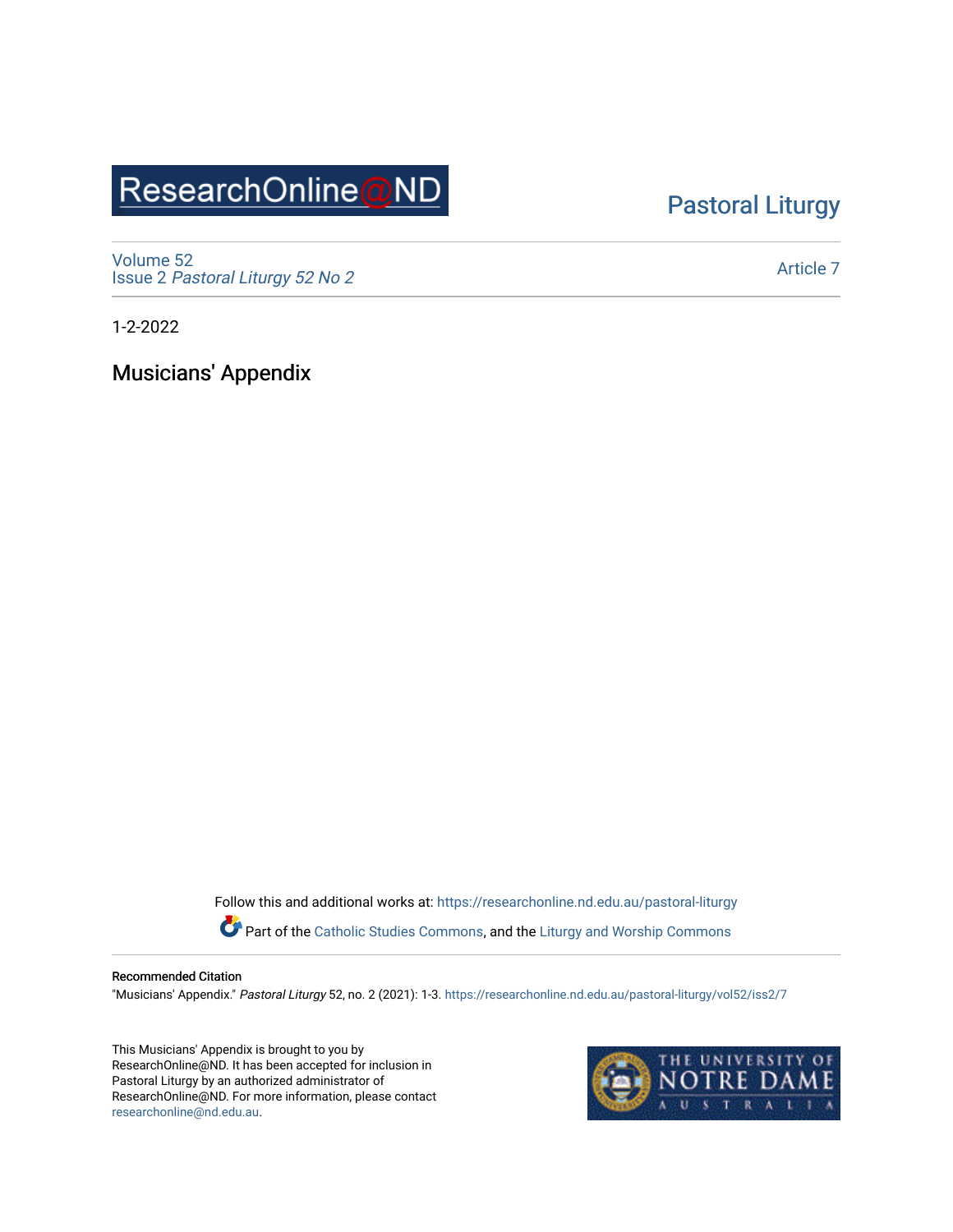# **Musicians' Appendix**

#### Abbreviations and Explanations

| <b>PM</b>  | Psalms for All Time. Paul Mason © 2007 Paul Mason                                 |
|------------|-----------------------------------------------------------------------------------|
|            | Published by Willow Publishing Pty Ltd.                                           |
|            | Sales: info@willowconnection.com.au                                               |
|            | Paul Mason's website www.liturgicalsong.com                                       |
| <b>PM</b>  | Vol 2 Psalms for All Time: Lectionary psalms for Sundays and Feasts. Paul Mason © |
|            | 2017 Paul Mason. Published by Liturgical Song.                                    |
| <b>PFS</b> | Psalms for Feasts and Seasons;                                                    |
|            | Revised and Augmented Full Music Edition Christopher                              |
|            | Willcock. Published by Collins Dove. All music copyright                          |
|            | © Christopher Willcock SJ 1977, 1990                                              |
|            | LPSF The Lyric Psalter: Revised Grail Lectionary Psalms,                          |
|            | Solemnities Feasts and Other Occasions. Music by                                  |
|            | Tony Alonso and Marty Haugen                                                      |
|            | Published by GIA Publications, Inc. © GIA 2012                                    |
| <b>LPC</b> | The Lyric Psalter: Revised Grail Lectionary Psalms, Year C                        |
|            | Music by Tony Alonso and Marty Haugen                                             |
|            | Published by GIA Publications, Inc. © GIA 2012                                    |
| <b>CWB</b> | <b>Catholic Worship Book I</b>                                                    |
|            | Published by Collins and E J Dwyer 1985                                           |
|            | © Compilation the Roman Catholic Archdiocese of                                   |
|            | Melbourne 1985                                                                    |
|            | <b>CWBII Catholic Worship Book II</b>                                             |
|            | Published by Morning Star Publishing 2016                                         |
|            | © Compilation the Australian Episcopal Conference                                 |
|            | of the Australian Catholic Church                                                 |
|            | AOV1 As One Voice Volume 1.                                                       |
|            | Published by Willow Connection Pty Ltd.                                           |
|            | © Willow Connection Pty Ltd. 1992                                                 |
|            | AOV2 As One Voice Volume 2.                                                       |
|            | Published by Willow Connection Pty Ltd.                                           |
|            | © Willow Connection Pty Ltd.                                                      |
|            | AOVNG As One Voice The Next Generation.                                           |
|            | © 2009 Willow Publishing Pty Ltd.                                                 |
|            | Email info@willowpublishing.com.au                                                |
| S&S1       | Spirit & Song 1                                                                   |
|            | S&S2 Spirit & Song 2                                                              |
|            | ©Division of OCP. www.spiritandsong.com/ss                                        |
| GA         | Gather Australia. ©1995 by NLMC Publications and GIA                              |
|            | Publications Inc.                                                                 |
|            | JOBC Psalms for the Sundays of Year C (Jenny O'Brien)                             |
|            | JOBF Psalms for the Easter Triduum and Other Major Feasts                         |
|            | (Jenny O'Brien) Published by Jenny O'Brien 1995,                                  |
|            | reprinted 1998. Copyright © Jenny O'Brien 1995.10                                 |
|            | Noble Street, Brighton, SA 5048                                                   |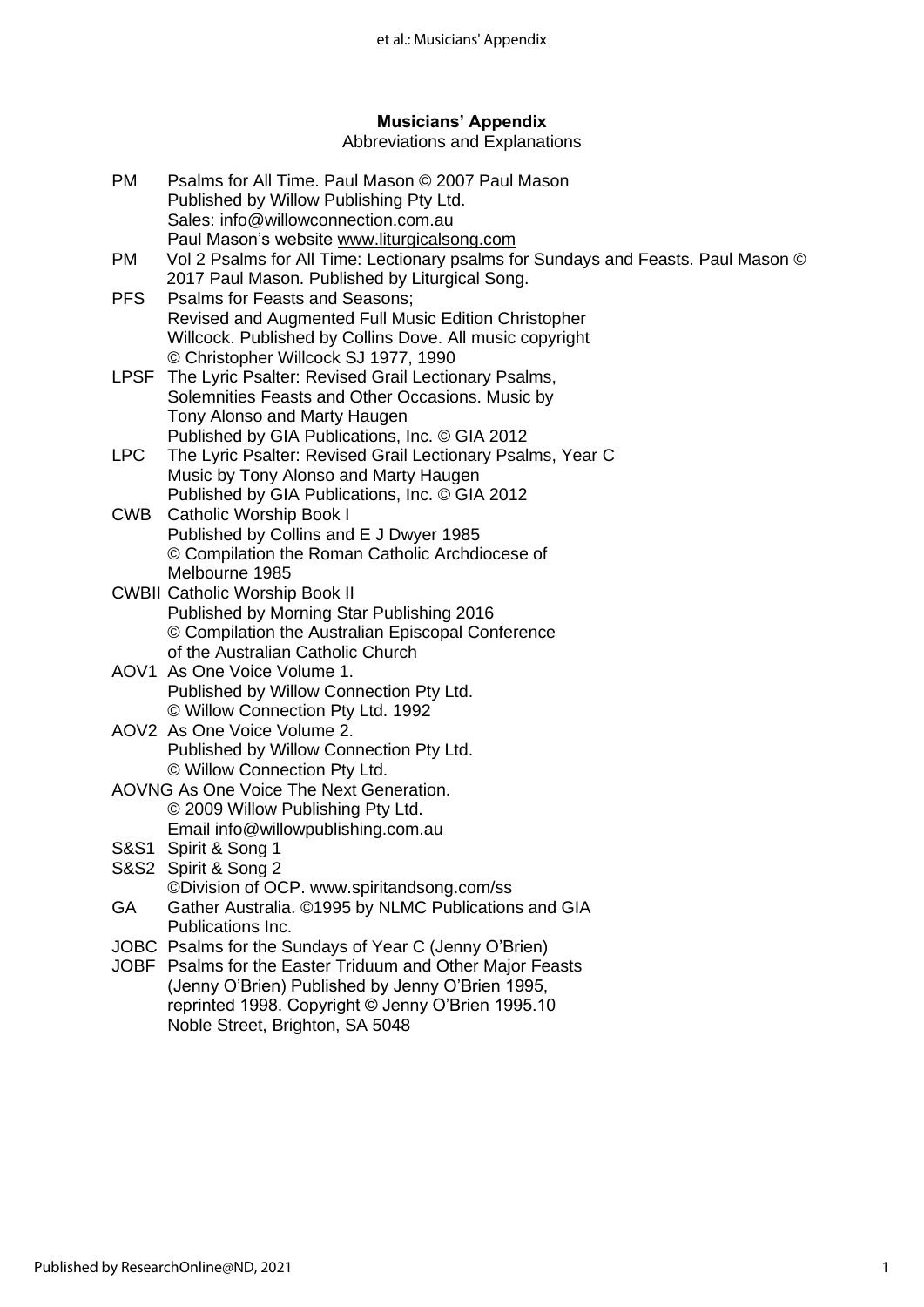### **Mass Settings:**

Recommended by the Australian Catholics Bishops Conference [www.catholic.org.au/national-liturgical-council/music](http://www.catholic.org.au/national-liturgical-council/music)

| Mass of St Francis (Paul Taylor – Archbishop's Office for<br>Evangelisation. This Mass can be downloaded from<br>www.cam.org.au; Orders: Central Catholic Bookshop,<br>Melbourne) |  |
|-----------------------------------------------------------------------------------------------------------------------------------------------------------------------------------|--|
| Mass of Our Lady, Help of Christians (Richard Connolly –                                                                                                                          |  |
| Publisher: CanticaNova)                                                                                                                                                           |  |
| Missa Magis (Christopher Willcock – Publisher: Oregon Catholic                                                                                                                    |  |
| Press, www.ocp.org)                                                                                                                                                               |  |
| Mass of Christ the Redeemer (Bernard Kirkpatrick – Publisher:                                                                                                                     |  |
| Oregon Catholic Press)                                                                                                                                                            |  |
| Mass of Glory and Praise (Paul Mason - Publisher:                                                                                                                                 |  |
| Willow Publishing. Available from www.liturgicalsong.com)                                                                                                                         |  |
| Mass Shalom (C. Smith arr. Mason -                                                                                                                                                |  |
| Publisher: Willow Publishing.                                                                                                                                                     |  |
| Available from www.liturgicalsong.com)                                                                                                                                            |  |
| Missa Cantata (Chant Mass) (arr. Geoffrey Cox -                                                                                                                                   |  |
| Publisher Catholic Truth Society www.stpauls.com.au)                                                                                                                              |  |
| ICEL Chant Mass. www.icelweb.org/musicfolder/openmusic.php                                                                                                                        |  |

## **FURTHER MATERIAL by Michael Mangan**

| <b>General Gathering Songs:</b> (* Masses with Children)                       |                  |  |  |  |
|--------------------------------------------------------------------------------|------------------|--|--|--|
| Come, Live Life                                                                | <b>LCC</b>       |  |  |  |
| Gather in Jesus' Name                                                          | <b>LCC</b>       |  |  |  |
| <b>Hearts on Fire</b>                                                          | <b>SHOF</b>      |  |  |  |
| Shout Out with Joy (Ps 100)                                                    | <b>LCC</b>       |  |  |  |
| Sing New Songs of Joy                                                          | <b>FWS/CWBII</b> |  |  |  |
| We Rejoice (PS 122)                                                            | SYJ              |  |  |  |
| Come Together*                                                                 | <b>GLM/SYJ</b>   |  |  |  |
| Celebrate, Let's Celebrate*                                                    | <b>TWB</b>       |  |  |  |
| Come Gather*                                                                   | GLM              |  |  |  |
| Stand Up*                                                                      | <b>SHOF</b>      |  |  |  |
| Let the Children Come*                                                         | <b>LCC</b>       |  |  |  |
| <b>General Preparation Of Gifts Songs</b>                                      |                  |  |  |  |
| Blessed be God                                                                 | <b>LCC</b>       |  |  |  |
| We Bring These Gifts                                                           | <b>LCC</b>       |  |  |  |
| <b>General Communion Songs</b> (* Masses with Children)<br><b>SHOF/CWBII</b>   |                  |  |  |  |
| Given for You*<br>In Memory of Me*                                             | <b>LCC</b>       |  |  |  |
| In the Body of Christ                                                          | <b>LCC</b>       |  |  |  |
| One Body in Christ                                                             | <b>TWB</b>       |  |  |  |
| One Body, One People                                                           | <b>SHOF</b>      |  |  |  |
| <b>Take and Eat</b>                                                            | <b>TT</b>        |  |  |  |
| The Bread of Life                                                              | <b>SHOF</b>      |  |  |  |
| We Come, We Come                                                               | <b>TWB</b>       |  |  |  |
| We Remember You                                                                | <b>LCC</b>       |  |  |  |
|                                                                                |                  |  |  |  |
| <b>General Recessionals</b> (* Masses with Children)<br><b>Chosen and Sent</b> | <b>LCC</b>       |  |  |  |
| Do What Jesus Did*                                                             | <b>GLM</b>       |  |  |  |
| <b>Hearts on Fire</b>                                                          | <b>SHOF</b>      |  |  |  |
|                                                                                |                  |  |  |  |